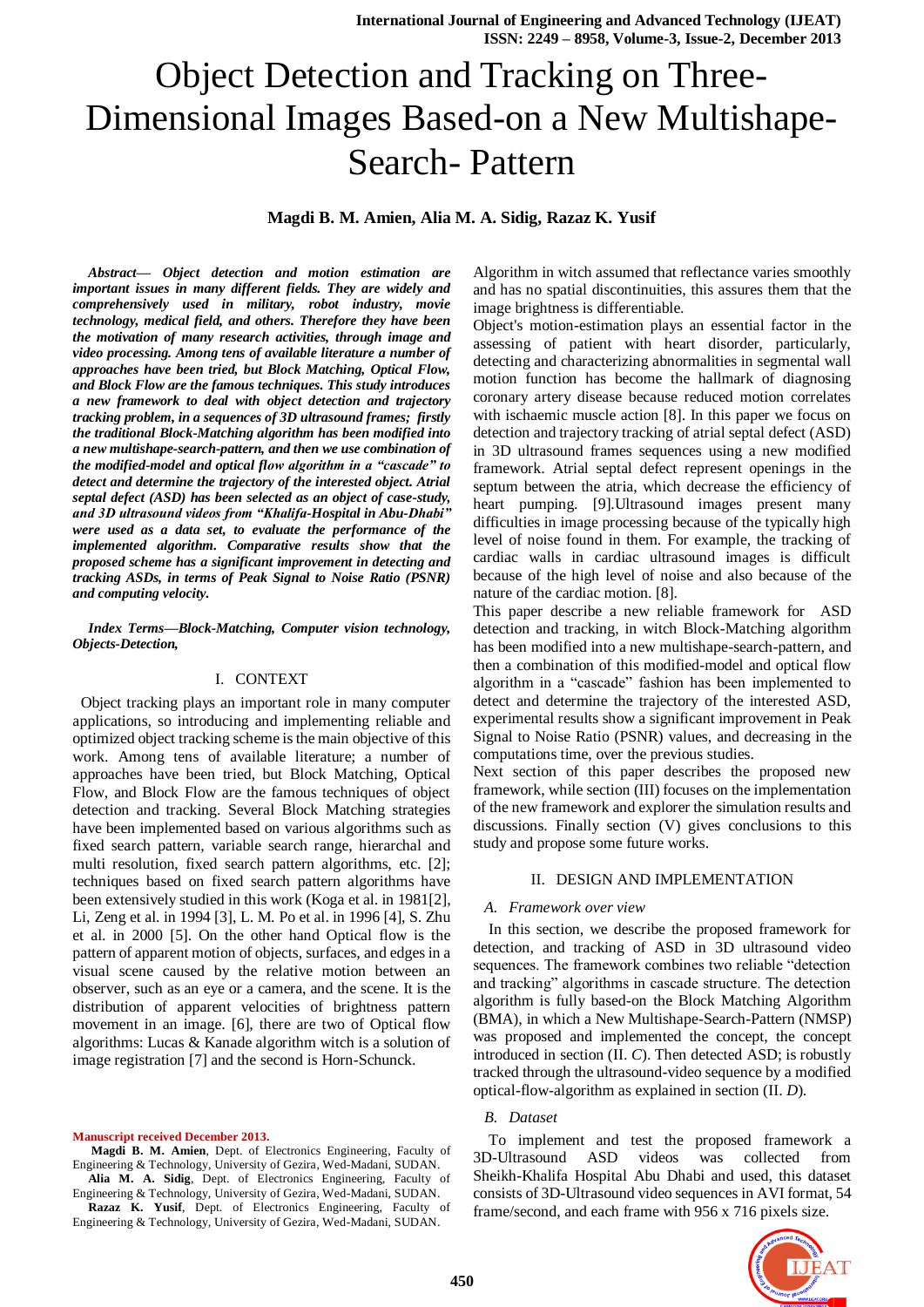#### *C. Detection algorithm*

As introduced the framework consist of two major stages, the first stage of system is the detection of the object (ASD) within the frames of the ultrasound video sequence. We propose a novel detection scheme fully based-on the BMA using a new Multishape-Search-Pattern (NMSP). The idea behind block matching is to divide the current frame into a matrix of "macro blocks" and then compared with corresponding block and its adjacent neighbors in the previous frame to create a vector that stipulates the movement of a macro block from one location to another in the previous frame . The calculated movement for all macro blocks comprising a frame constitutes the motion estimated in the current frame. The search area for a good macro block match is constrained up to P pixels on all fours sides of the corresponding macro block in the previous frame. Usually the macro block is taken as a square of side 16 pixels, and the search parameter P is 7 pixels [10], Several Block Matching strategies have been implemented based on various algorithms such as fixed search pattern, variable search range, hierarchal and multi resolution, etc. [2].

In this study we have introduced a New Multishape-Search-Pattern, in witch there are three types of search patterns were considered; the first search is two shapes (semi-diamond, and diamond) in one pattern, constructed in 13 test points figure (1). And the second is square search pattern, witch was constructed in 9 test points figure (2), and finally we use diamond in 5 test-points search-pattern.figure (3).

#### *D. Search and Matching steps:*

Step1: the origin in the area of search is first set to a central search point in the two-in-one Search Pattern and the 12 coordinates. Next, Sum of Absolute Differences (SAD) values between the 12 candidate points and the central point around the block are calculated. If a minimum (SAD) value occurs at the central point, the process jumps to END; if not, then step 2 is executed.

Step 2, if the minimum error value occurs with one of the 12 coordinates, the position of the minimum (SAD) value searched at step 1 is set to a new central point in the 8-test-point Square-Search-Pattern; on the contrary, Next, Sum of Absolute Differences (SAD) values between the 8 candidate points and the central point around the block are calculated If the minimum (SAD) lies in the central point, a jump is made to END, otherwise step 3 is executed.

Step 3, if the minimum error value occurs with one of the 8 coordinates, the position of the minimum (SAD) value searched at step 2 is set to a new central point in the 5-test-point diamond-Search-Pattern; on the contrary, Next, Sum of Absolute Differences (SAD) values between the 5 candidate points and the central point around the block are calculated If the minimum (SAD) lies in the central point, a jump is made to END, otherwise step 3 is repeated.

END: Step 3 is the final solution of motion vector. The diamond is use in this final step and the (SAD) point obtained in this step is the central point of the best matching block.



Figure (1): is a view illustrating Two-in-One Search Pattern



Figure (2): is a view illustrating Square Search Pattern



Figure (3): is a view illustrating Diamond Search Pattern

#### *E. Tracking algorithm*

Following detection of ASD in the ultrasound video sequence, a robust tracker is applied to increase the degree of determination and recognition of the ASD. Therefore our implemented tracking algorithm depends on the actual BMA outputs. In this stage we use optical flow to estimate [motion](http://en.wikipedia.org/wiki/Motion_vector)  [vectors](http://en.wikipedia.org/wiki/Motion_vector) that describe the transformation from one frame to another. For a 3D (2D+t) dimensional image, a voxel at location (x,y,t) with intensity I(x,y,t) will have moved by  $\Delta x$ , ∆y, and ∆t between the two frames:

$$
\frac{\partial I}{\partial x}\Delta x + \frac{\partial I}{\partial y}\Delta y + \frac{\partial I}{\partial t}\Delta t = 0
$$
 (1)

which results in

$$
\frac{\partial I}{\partial x}V_x + \frac{\partial I}{\partial y}V_y + \frac{\partial I}{\partial t} = 0
$$
 (2)

Where:

 $V_x$ ,  $V_y$  the x and y components of the velocity or optical flow of I(x,y,t)

 $\frac{\partial I}{\partial x}, \frac{\partial I}{\partial y}, \frac{\partial I}{\partial t}$  the derivatives of the image at (x,y,t) in the corresponding directions.

thus:  

$$
I_x V_x + I_y V_y = -I_t
$$
 (3)

or

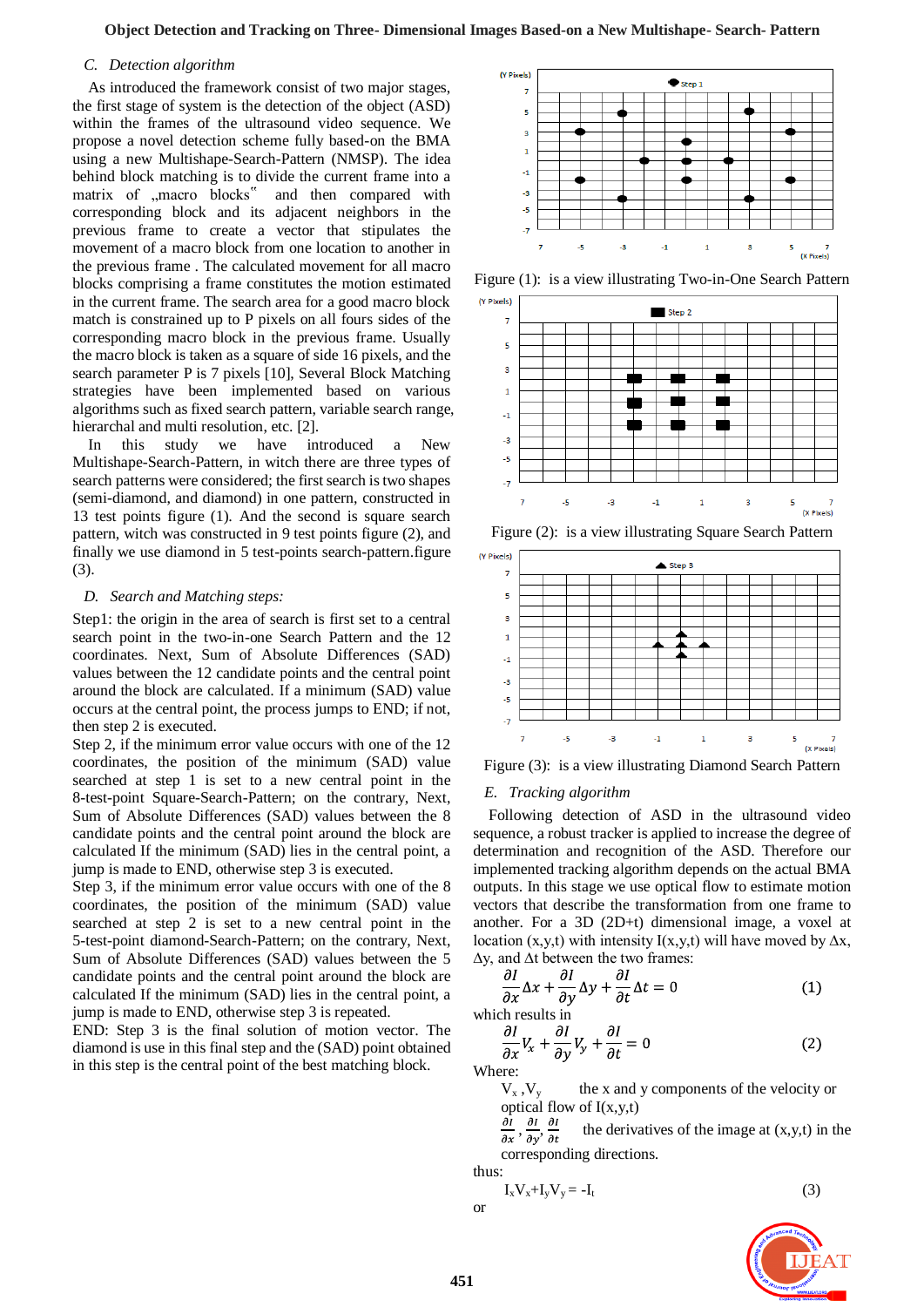#### **International Journal of Engineering and Advanced Technology (IJEAT) ISSN: 2249 – 8958, Volume-3, Issue-2, December 2013**

$$
\nabla I^T \cdot \vec{V} = -I_t \tag{4}
$$

We implemented Lucas-Kanade, in witch the optical-flow model can be assumed to hold for all pixels through a window. So, the motion vector (Vx,Vy) should satisfy:

$$
I_x(q_1)V_x + I_y(q_1)V_y = -I_t(q_1)
$$
 (5)

$$
I_x(q_2)V_x + I_y(q_2)V_y = -I_t(q_2)
$$
 (6)

$$
I_x(q_n)V_x + I_y(q_n)V_y = -I_t(q_n)
$$
\n(7)

 $q_1, q_2, \ldots, q_n$  are the pixels inside the window The equations can be written in [matrix](http://en.wikipedia.org/wiki/Matrix_%28mathematics%29) form

$$
\begin{bmatrix} V_x \\ V_y \end{bmatrix} = \begin{bmatrix} \sum_i I_x(q_i)^2 & \sum_i I_x(q_i) I_y(q_i) \\ \sum_i I_x(q_i) I_y(q_i) & \sum_i I_y(q_i)^2 \end{bmatrix}^{-1} \begin{bmatrix} -\sum_i I_x(q_i) I_t(q_i) \\ -\sum_i I_y(q_i) I_t(q_i) \end{bmatrix}
$$
(8)

Practically the ASD optical-flow tracker has been implemented with code-wise modification for acceptable video-resolution and less time computation, fig (4) bellow shows its flowchart.



Figure (4): Multishape-Search-Pattern flowchart

#### IV. RESULTS

To assess the proposed framework we have used the dataset mentioned in section (II. *B*), and Matlab version 7.10.0 (R2010a) for implementation the algorithms.

#### *A. Detection Performance Results*

Execution-time and Peak Signal to Noise Ratio values are computed as comparative metrics for the ASD 3D-images using the three correlation-baseline algorithms; Three Step Search (TSS), New Three Step Search (NTSS), Four Step Search (4SS), and our new Multishape-Search-Pattern (MSSP) that has been described in section (II.*C*). The detection and tracking quantitative results are shown in Table

1; the maximum PSNR score represents the best match, while minimum code execution-time represents the best algorithm, in terms of PSNR our algorithm performed better than the others, but it scored the second-best among the four implemented algorithms with respect to execution-time.

#### *1)Peak Signal to Noise Ratio (PSNR)*

The PSNR is mostly used as a performance factor to evaluate a video quality, it defined via the mean squared error MSE which for two frames; I and K where one of the frames is considered as reference.

$$
\text{MSE} = \frac{1}{mn} \sum_{i=0}^{m-1} \sum_{j=0}^{n-1} ||I(i, j) - K(i, j)||2 \tag{9}
$$

$$
PSNR = 10\log 10 \left( \frac{(MAXI)2}{MSE} \right) = 20\log 10 \left( \frac{MAXI}{\sqrt{MSE}} \right) \tag{10}
$$

Where, MAXIis the maximum pixel value in the frame.

# *2)Framework Execution-time*

The execution time of a certain algorithm; is a time that spent by the system process that algorithm, in our system it includes the time of reading videos, enhancement, detection (matching) the ASD, and motion vector estimation

**Table 1** PSNR and Execution-time scores using the four detecting *techniques*

| <b>Detection Method</b> | <b>PSNR</b> | Execution-time (sec) |
|-------------------------|-------------|----------------------|
| (MSSP)                  | 23.3866     | 7.9405               |
| <b>TSS</b>              | 21.3601     | 5.6628               |
| 4SS                     | 17.4292     | 8.3461               |
| NTSS                    | 23.5918     | 8.6021               |

#### *B. Tracking Performance Results*

Figure (5) presents the performance results of the new Multishape-Search-Pattern detection algorithm; witch is visually more robust and acceptable, and shows superior results of our tracking technique.

#### V. CONCLUSION:

In this study, we have proposed a reliable and acceptable framework for detection and tracking objects in 3D ultrasound frames. Atrial septal defect (ASD) has been selected as an object of case-study. Detection is handled by a New Multishape-Search-Pattern; a modified optical was implemented to track and estimate the blood follow. The methodology and implementation is clearly explained in Section (II), and the capability and significance of the work have been demonstrated in section (III). Results in 3D-ultrasound frames present the validity of the introduced method as competitive results quality-wise, and a significant gain speed-wise.